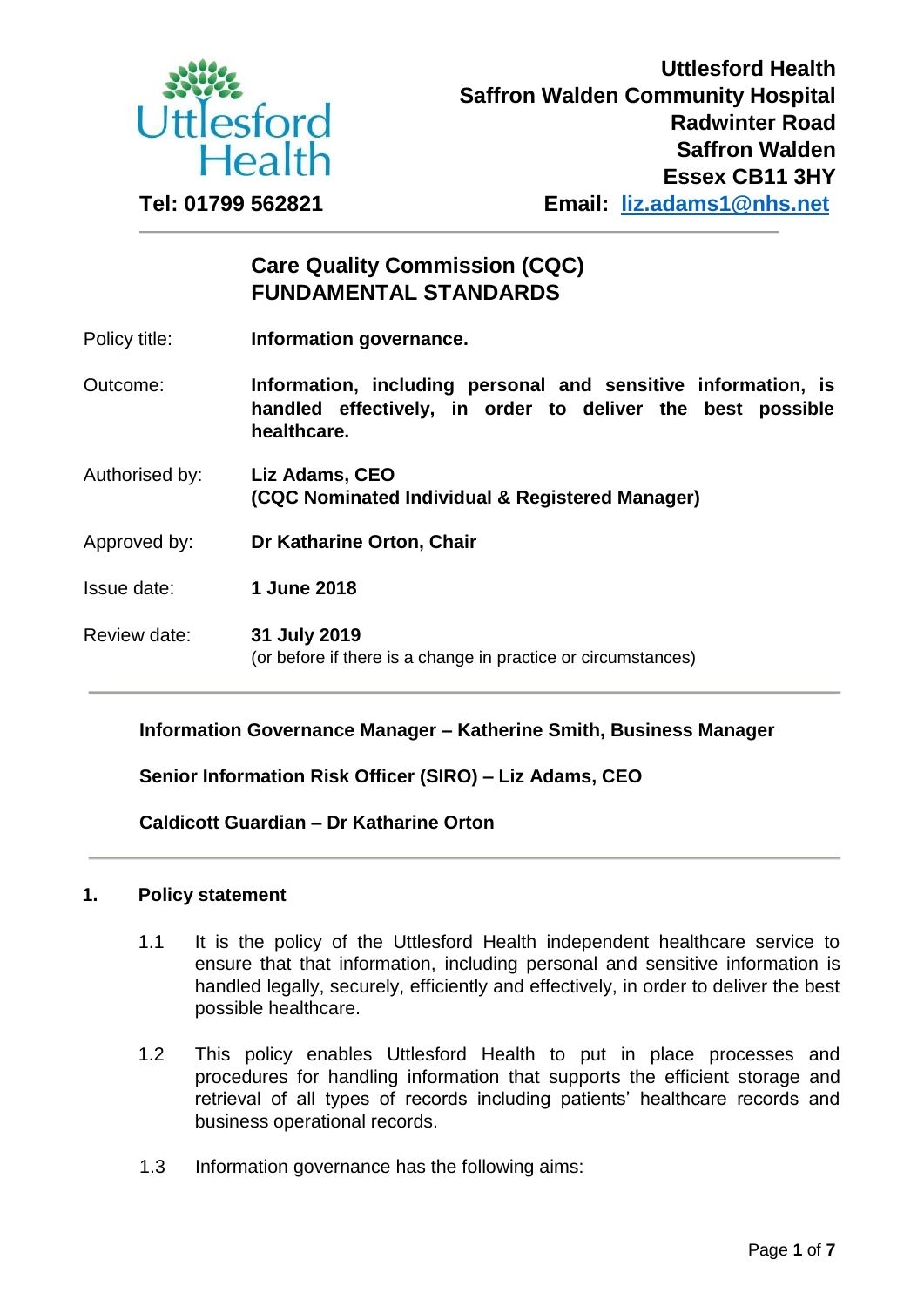- to support the provision of high quality care at Uttlesford Health by promoting the effective and appropriate use of information, and
- to encourage staff to work closely together when handling information, minimising duplication of effort, and enabling a more efficient use of resources.
- 1.4 A range of components fall under Information Governance as it combines both Clinical Governance and Corporate Governance. Key areas of Information Governance include:
	- Records Management
	- Information Risk
	- Information Security
	- Freedom of Information Act 2000
	- General Data Protection Regulation (GDPR)
	- NHS Codes of Practice

## **2. Risk**

2.1 Uttlesford Health ensures that it operates within a robust information governance framework to reduce the risk of threats such as potential litigation, data breaches, and any compromise to patient care.

Risk assessments will be carried out in the individual component areas as required by the Information Governance Toolkit.

Risk assessments will be undertaken as per the Risk Management Policy with additional Information Governance risk assessments performed if required.

#### **3. Responsibilities**

- 3.1 **The Chief Executive Officer** (CEO) of Uttlesford Health has overall responsibility for information governance. The CEO is responsible for:
	- ensuring that this policy is disseminated to all staff
	- striving to improve the quality of information within the Uttlesford Health, and
	- ensuring that staff (now or in the future) whether permanent, temporary, fixed term, full-time, part-time or used on a sessional basis are aware of their responsibilities when handling information.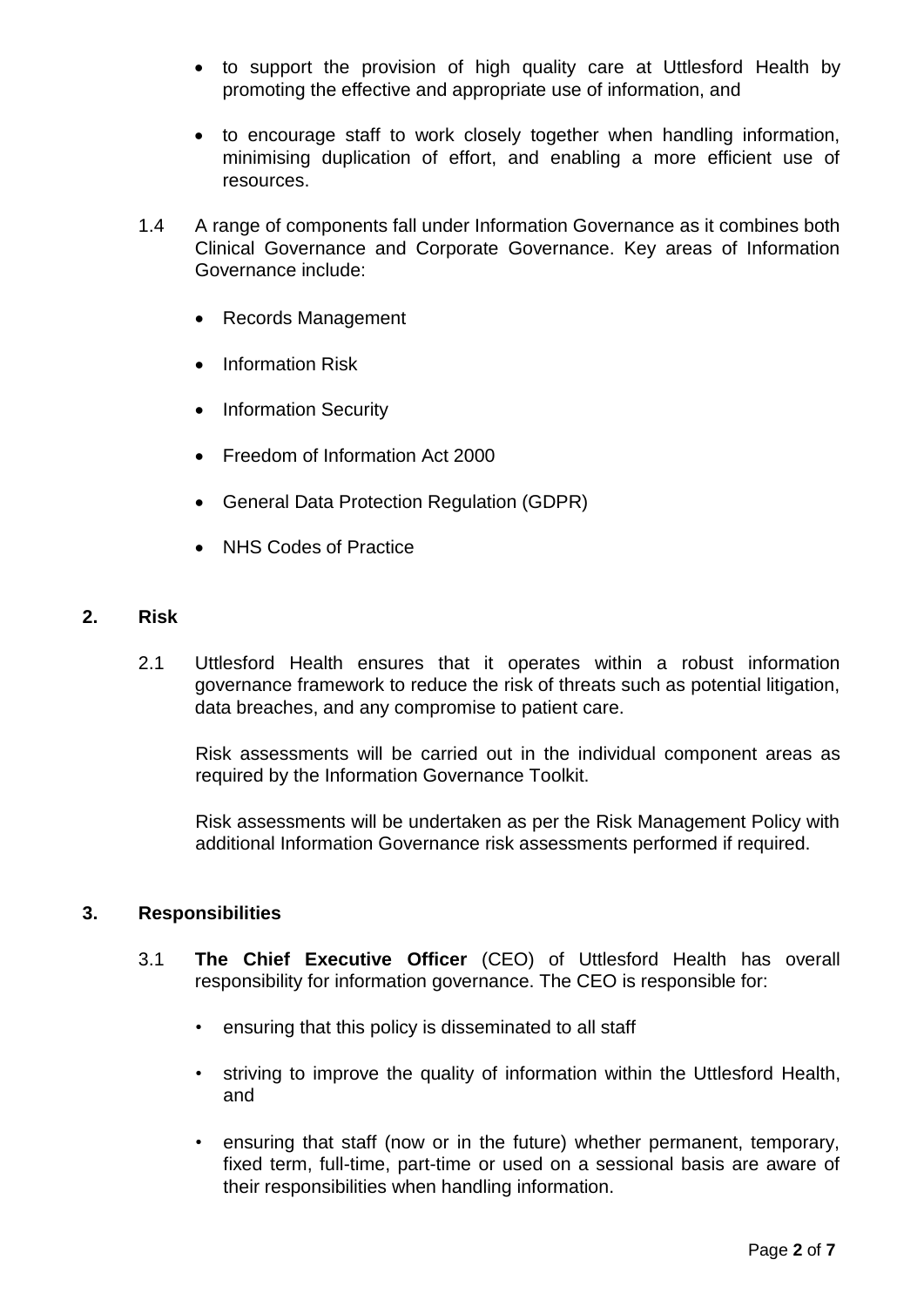# 3.2 **Information Governance Manager**

• Uttlesford Health has an Information Governance Manager to manage all aspects of information governance. The Information Governance Manager supports the Caldicott Guardian.

# 3.3 **Caldicott Guardian**

• Uttlesford Health has a Caldicott Guardian and has, on behalf of the Board, responsibility to act as the guardian of patient-identifiable information.

## 3.4 **Senior Information Risk Officer (SIRO)**

- The SIRO is responsible for taking forward the Uttlesford Health information risk agenda and act as advocate for information risk at board level.
- 3.5 **All individual members of staff** whether permanent, temporary, fixed term, full-time, part-time or used on a sessional basis including students and other learners are responsible for:
	- understanding Uttlesford Health' requirements for information governance
	- ensuring that they comply with this policy, and
	- ensuring that they promote the use of high quality information within the the Uttlesford Health independent healthcare service.

Staff should be aware that if they are found to have made an unauthorised disclosure of information, they may face disciplinary action which could lead to dismissal.

## **4. Openness**

- 4.1 Uttlesford Health will establish and maintain policies to ensure compliance with the Freedom of Information Act.
- 4.2 Uttlesford Health will respond to requests from patients who request access to information relating to their healthcare, their options for care and treatment, and their rights as patients.
- 4.3 Uttlesford Health will have clear procedures and arrangements for handling queries from the public. Non-confidential information about Uttlesford Health and the healthcare service it provides should be available to the public through different information media.
- 4.4 Uttlesford Health will have clear procedures and arrangements for liaison with the press and broadcasting media.
- 4.5 Uttlesford Health will undertake or commission annual assessments and audits of its policies and arrangements for openness.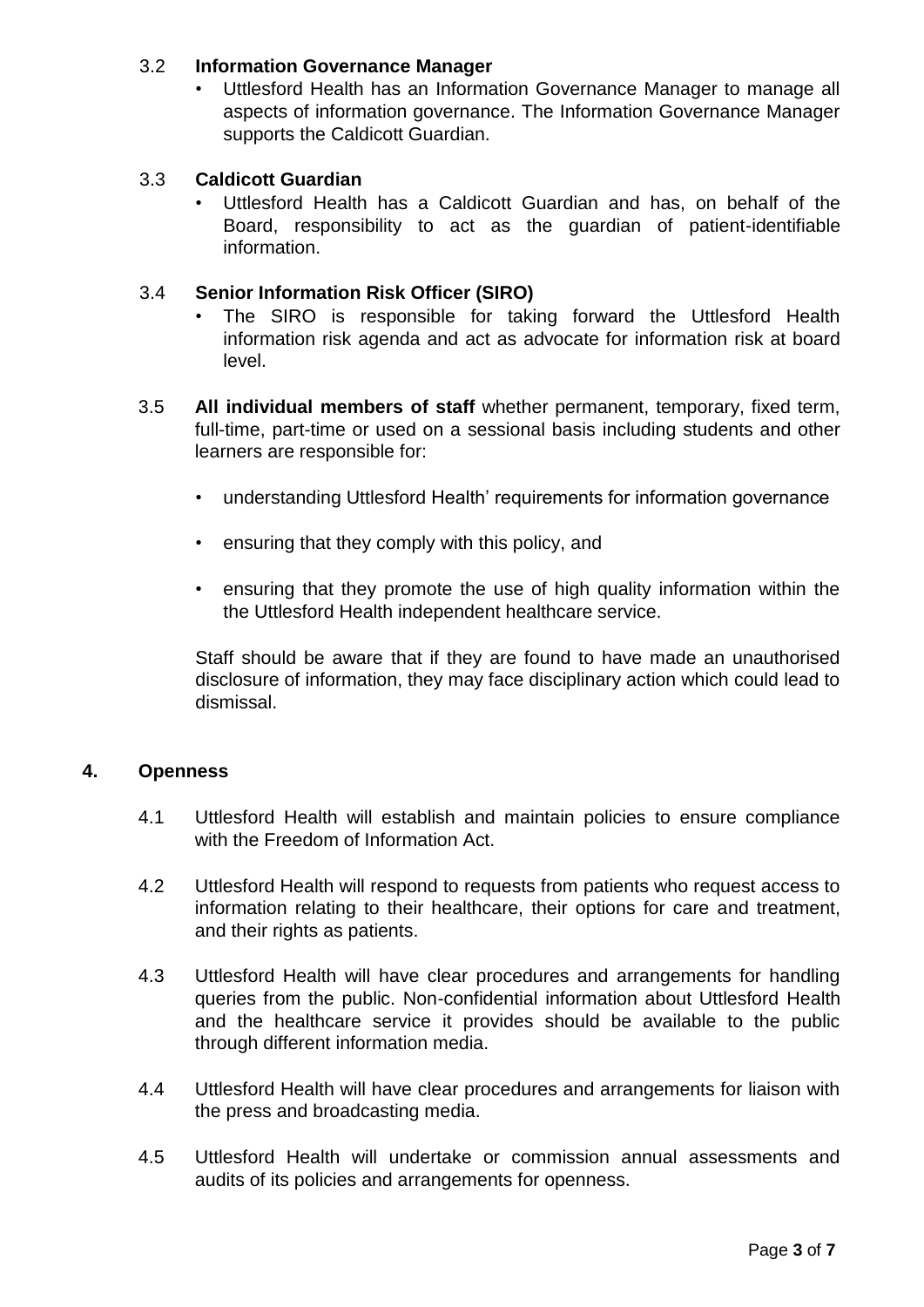# **5. Legal compliance**

- 5.1 Uttlesford Health regards all identifiable personal information relating to patients as confidential.
- 5.2 Uttlesford Health regards all identifiable personal information relating to members of staff as confidential, except where there is a requirement for disclosure by law.
- 5.3 Uttlesford Health will establish and maintain policies to ensure compliance with data protection, the Human Rights Act and common law confidentiality.
- 5.4 Uttlesford Health will establish and maintain policies for the controlled and appropriate sharing of patient information with other agencies, taking account of relevant legislation e.g. Health and Social Care Act, Crime and Disorder Act, Protection of Children Act.
- 5.5 Uttlesford Health will undertake or commission annual assessments and audits of its compliance with legal requirements as per the annual audit plan set our by the Operations Director.

## **6. Information security**

- 6.1 Uttlesford Health will establish and maintain policies for the effective and secure management of its information assets and resources, and for the effective management of records and record keeping.
- 6.2 Uttlesford Health will promote effective confidentiality and security practice to its staff through policies and training.
- 6.3 Uttlesford Health will establish and maintain incident reporting procedures and will monitor and investigate all reported instances of actual or potential breaches of confidentiality and security.
- 6.4 Uttlesford Health will undertake or commission annual assessments and audits of its information and security arrangements as per audit plan set out by Directors.

## **7. Information quality assurance**

- 7.1 Uttlesford Health will establish and maintain policies and procedures for information quality assurance and the effective management of records.
- 7.2 Uttlesford Health managers are expected to take ownership of, and seek to improve, the quality of information within their services. Wherever possible, information quality should be assured to the point of collection.
- 7.3 Uttlesford Health will promote information quality and effective records management through policies, procedures/user manuals and training.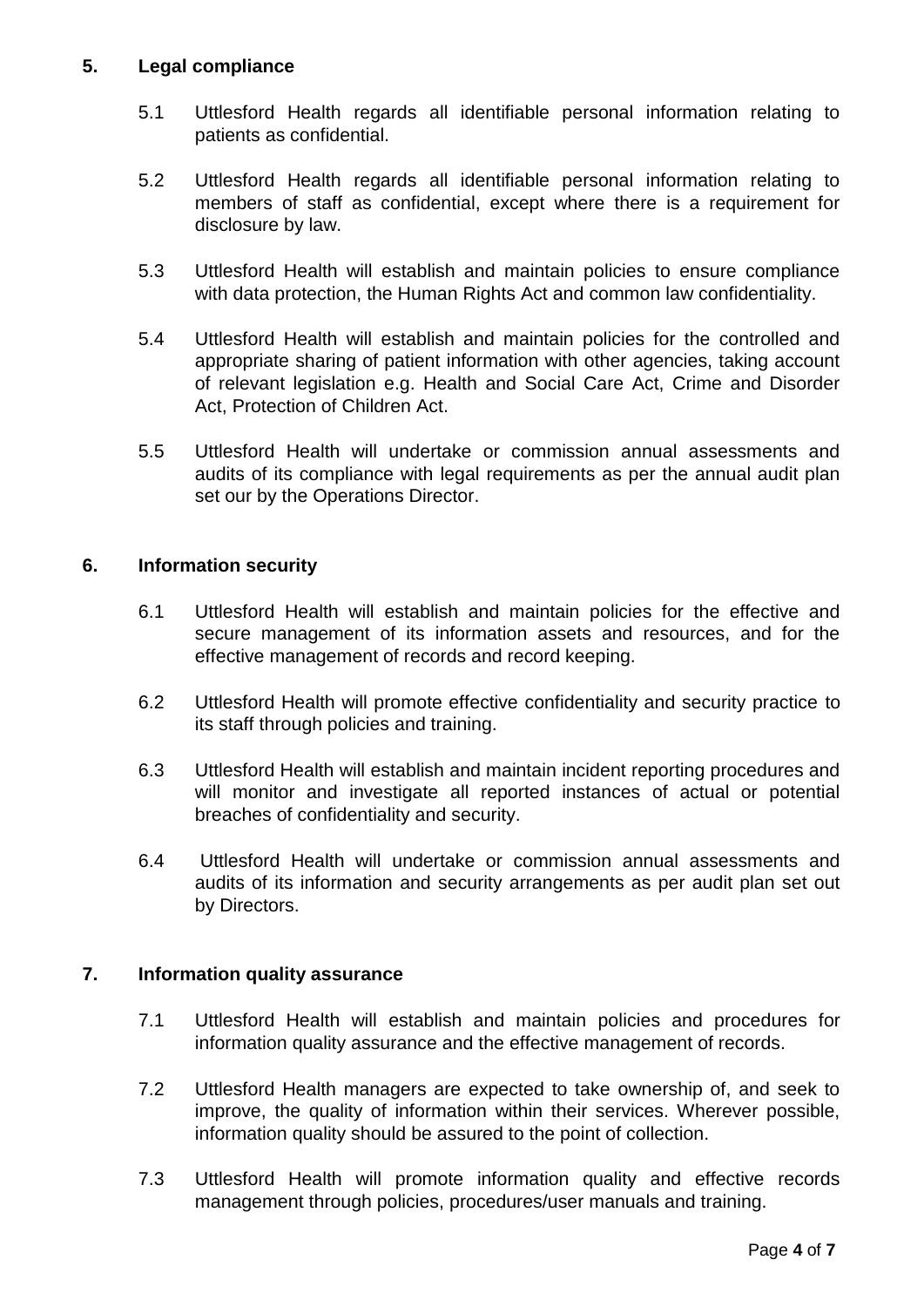7.4 Uttlesford Health will undertake or commission annual assessments and audits of its information quality and records management arrangements, as per Audit plan set out by Directors annually.

# **8. Information Commissioner's Office**

- 8.1 Uttlesford Health is formally registered with the Information Commissioner's Office (ICO) as an organisation that processes personal data.
- 8.2 Uttlesford Health abides by all ICO policies, procedures and guidance relating to the handling of personal sensitive data so that as an organisation, Uttlesford Health meets its information rights obligations.
- 8.3 Uttlesford Health has arrangements in place to report any breaches of confidentiality and information handling to the ICO without delay.

## **9. Use of data at Uttlesford Health**

- 9.1 Data, whether relating to patients' healthcare records, staff records, premises' records, or other business records, must not be transferred onto removable media such as a USB pen drive, or any form of media from Uttlesford Health' computers, or copied onto paper, unless there is a legitimate reason which has been authorised by the CEO.
- 9.2 Any data that can be accessed from outside the Uttlesford Health premises via secure and password protected online access will be strictly controlled and approved by the CEO.
- 9.3 Data must not be removed from Uttlesford Health in any form, without authorisation from the CEO.

#### **10. Incident management**

10.1 All information governance incidents including breaches of confidentiality, and loss of data, will be managed through the Uttlesford Health incident reporting procedure.

#### **11. Staff training / awareness**

- 11.1 All Uttlesford Health staff must:
	- complete training (relevant to their job role) on information governance as part of their induction to Uttlesford Health, and
	- complete refresher training on an annual basis, or at an agreed frequency by the line manager.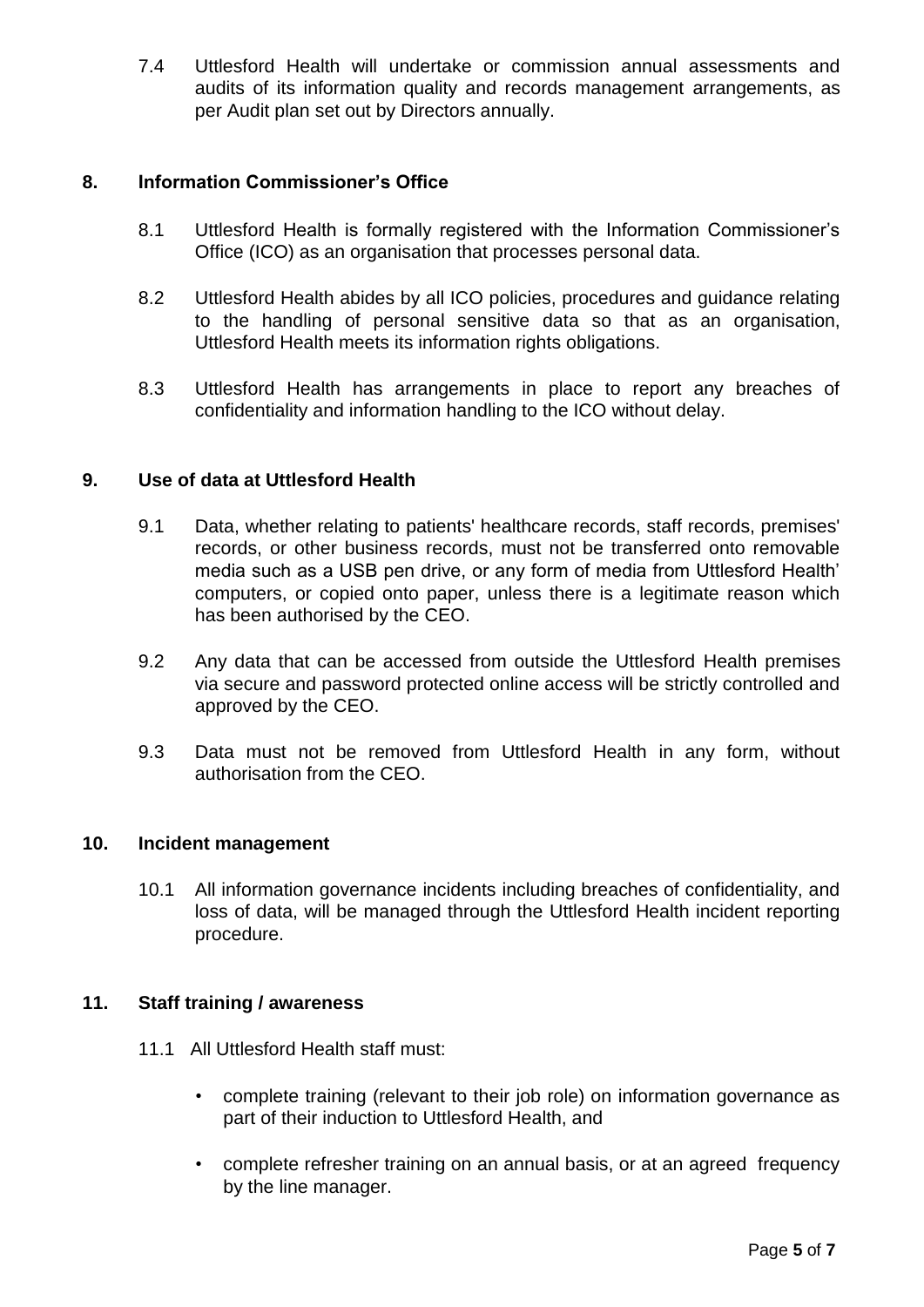11.2 Information governance will be included as a discussion topic at staff meetings.

# **12. Review of the policy**

12.1 Uttlesford Health will review this policy on annual basis. Any changes made to the policy will be communicated to all staff.

# **13. Guidance and further reading**

- Caldicott Guardian Manual 2006 (DH, 2006)
- Care Quality Commission (Registration) Regulations 2009 <http://www.legislation.gov.uk/uksi/2009/3112/contents/made>
- Confidentiality: NHS code of practice (DH, 2003)
- Employment Rights Act 1996 <http://www.legislation.gov.uk/ukpga/1996/18/contents>
- Equality Act 2010<http://www.legislation.gov.uk/ukpga/2010/15/contents>
- Freedom of Information Act 2000 <http://www.legislation.gov.uk/ukpga/2000/36/contents>
- General Data Protection Regulation (GDPR)<https://www.eugdpr.org/> [https://ico.org.uk/for-organisations/guide-to-the-general](https://ico.org.uk/for-organisations/guide-to-the-general-dataprotectionregulation-gdpr/)[dataprotectionregulationgdpr/](https://ico.org.uk/for-organisations/guide-to-the-general-dataprotectionregulation-gdpr/)
- Health and Social Care Act 2008 (Regulated Activities) Regulations 2014 <http://www.legislation.gov.uk/uksi/2014/2936/contents/made>
- Health Professional Council legal framework [http://www.hpc](http://www.hpc-uk.org/aboutus/legislation/)[uk.org/aboutus/legislation/](http://www.hpc-uk.org/aboutus/legislation/)
- Health and Safety at Work etc. Act 1974 <http://www.legislation.gov.uk/ukpga/1974/37/contents>
- Information security management: NHS code of practice (DH, 2007)
- Mental Capacity Act 2005 and associated code of practice <http://www.legislation.gov.uk/ukpga/2005/9/contents> [https://www.gov.uk/government/publications/mental-capacity-act-code](https://www.gov.uk/government/publications/mental-capacity-act-code-of-practice)[ofpractice](https://www.gov.uk/government/publications/mental-capacity-act-code-of-practice)
- Mental Health Act 1983<http://www.legislation.gov.uk/ukpga/1983/20/contents>
- Mental Health Act 2007<http://www.legislation.gov.uk/ukpga/2007/12/contents>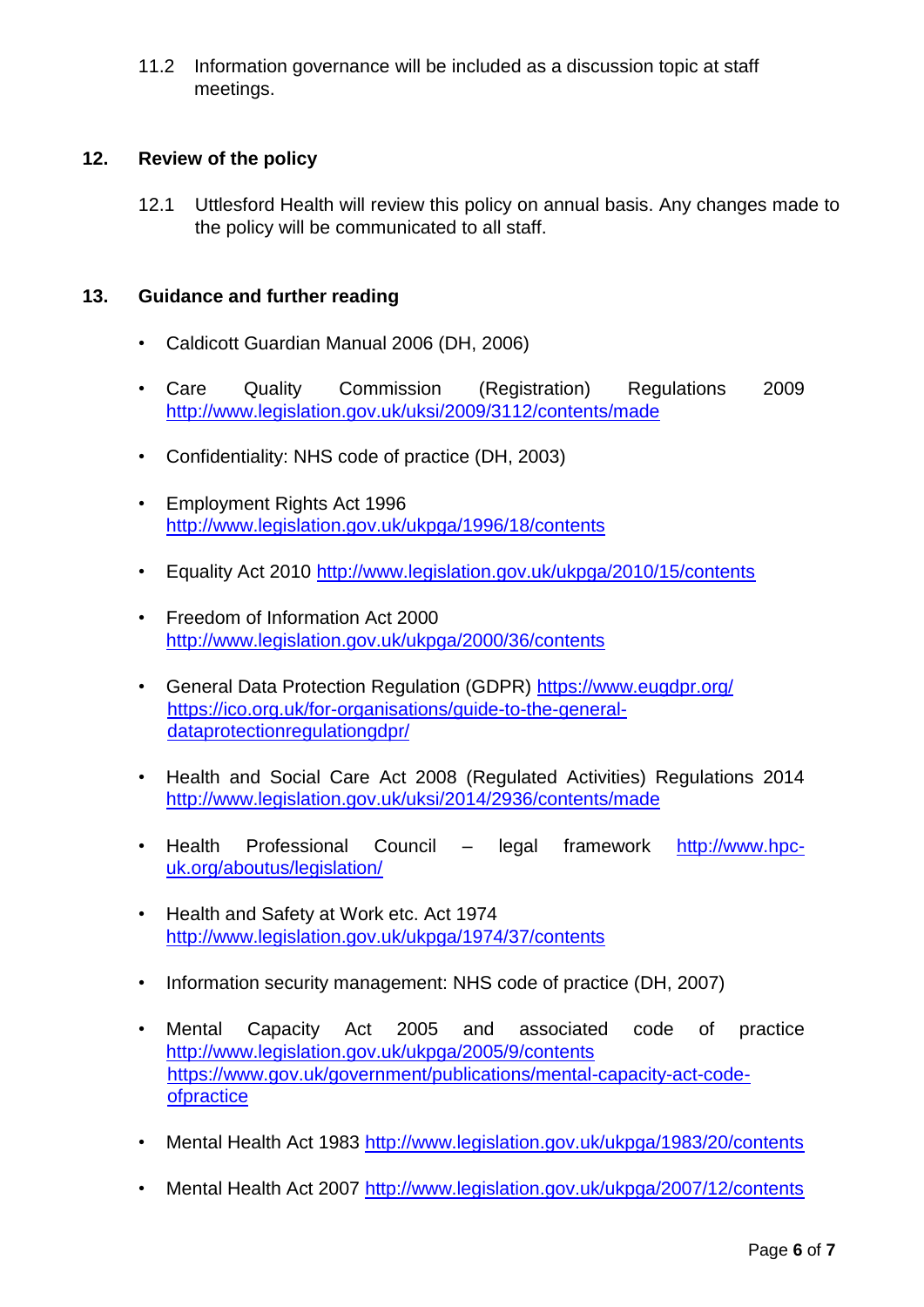- NHS Information Governance: Guidance on Legal and Professional Obligations (DH, 2007)
- Records management: NHS code of practice (DH, 2006),
- Relevant professional guidance and codes of conduct and practice relating to record keeping published by professional bodies and registration councils including the General Medical Council, Nursing & Midwifery Council, General Social Care Council, BMA, RCN, Health and Care Professions Council, Royal College of Physicians and the Academy of Medical Royal Colleges
- Safeguarding Vulnerable Groups Act 2006 <http://www.legislation.gov.uk/ukpga/2006/47/contents>
- The EU General Data Protection Regulation <https://www.eugdpr.org/>

**Signature …………………..…….........................………… Date ………...........….…………..** 

**Liz Adams, CEO (CQC Nominated Individual & Registered Manager) Uttlesford Health Limited**